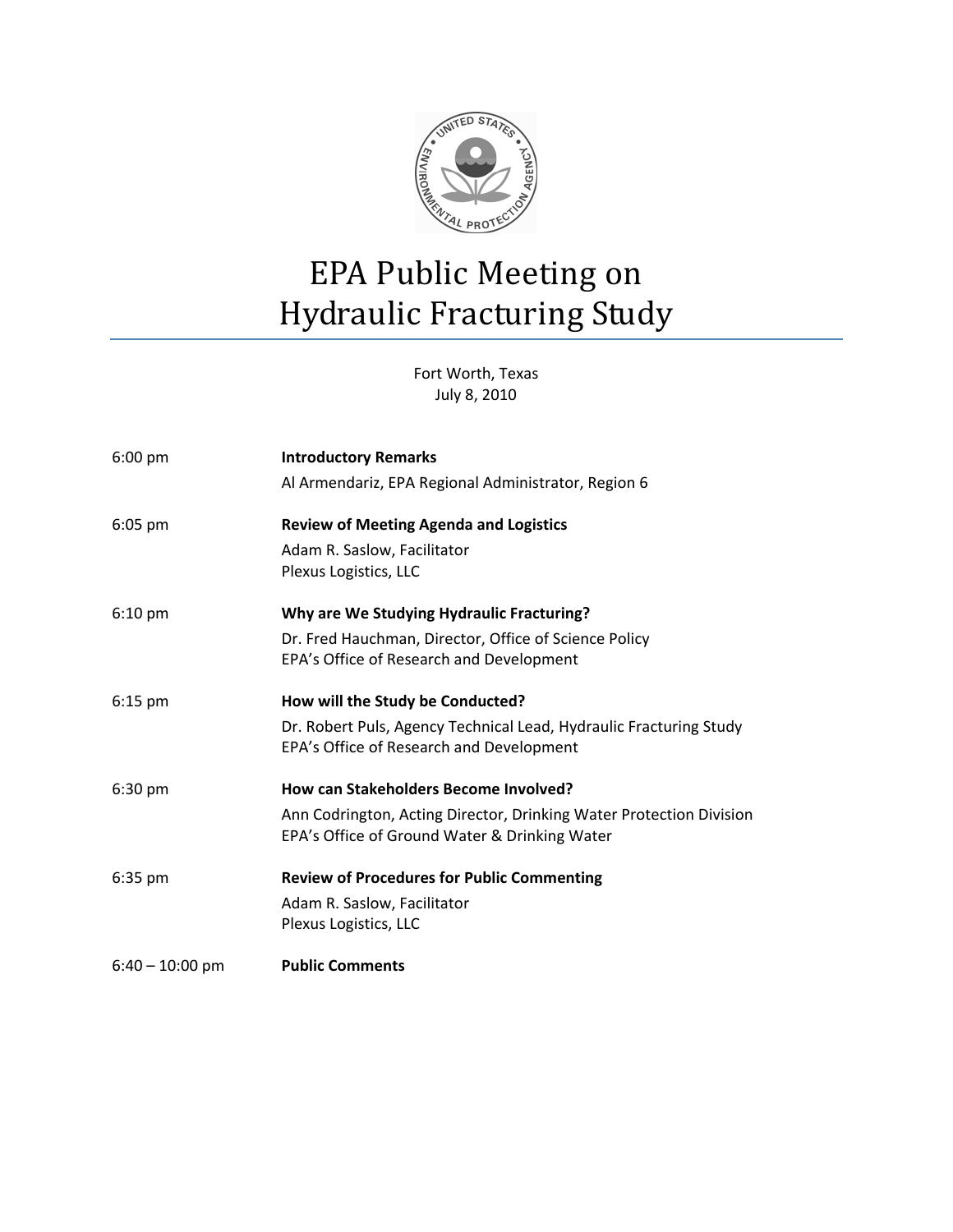

Denver, Colorado July 13, 2010

| $6:00$ pm         | <b>Introductory Remarks</b>                                         |
|-------------------|---------------------------------------------------------------------|
|                   | Steve Tuber, Assistant Regional Administrator, Region 8             |
|                   | EPA's Office of Partnerships & Regulatory Assistance                |
| $6:05$ pm         | <b>Review of Meeting Agenda and Logistics</b>                       |
|                   | Adam R. Saslow, Facilitator                                         |
|                   | Plexus Logistics, LLC                                               |
| $6:10 \text{ pm}$ | Why are We Studying Hydraulic Fracturing?                           |
|                   | Jeanne Briskin, Hydraulic Fracturing Research Task Force Leader     |
|                   | EPA's Office of Research and Development                            |
| $6:15$ pm         | How will the Study be Conducted?                                    |
|                   | Dr. Robert Puls, Agency Technical Lead, Hydraulic Fracturing Study  |
|                   | EPA's Office of Research and Development                            |
| $6:30$ pm         | How can Stakeholders Become Involved?                               |
|                   | Ann Codrington, Acting Director, Drinking Water Protection Division |
|                   | EPA's Office of Ground Water & Drinking Water                       |
| $6:35$ pm         | <b>Review of Procedures for Public Commenting</b>                   |
|                   | Adam R. Saslow, Facilitator                                         |
|                   | Plexus Logistics, LLC                                               |
| $6:40 - 10:00$ pm | <b>Public Comments</b>                                              |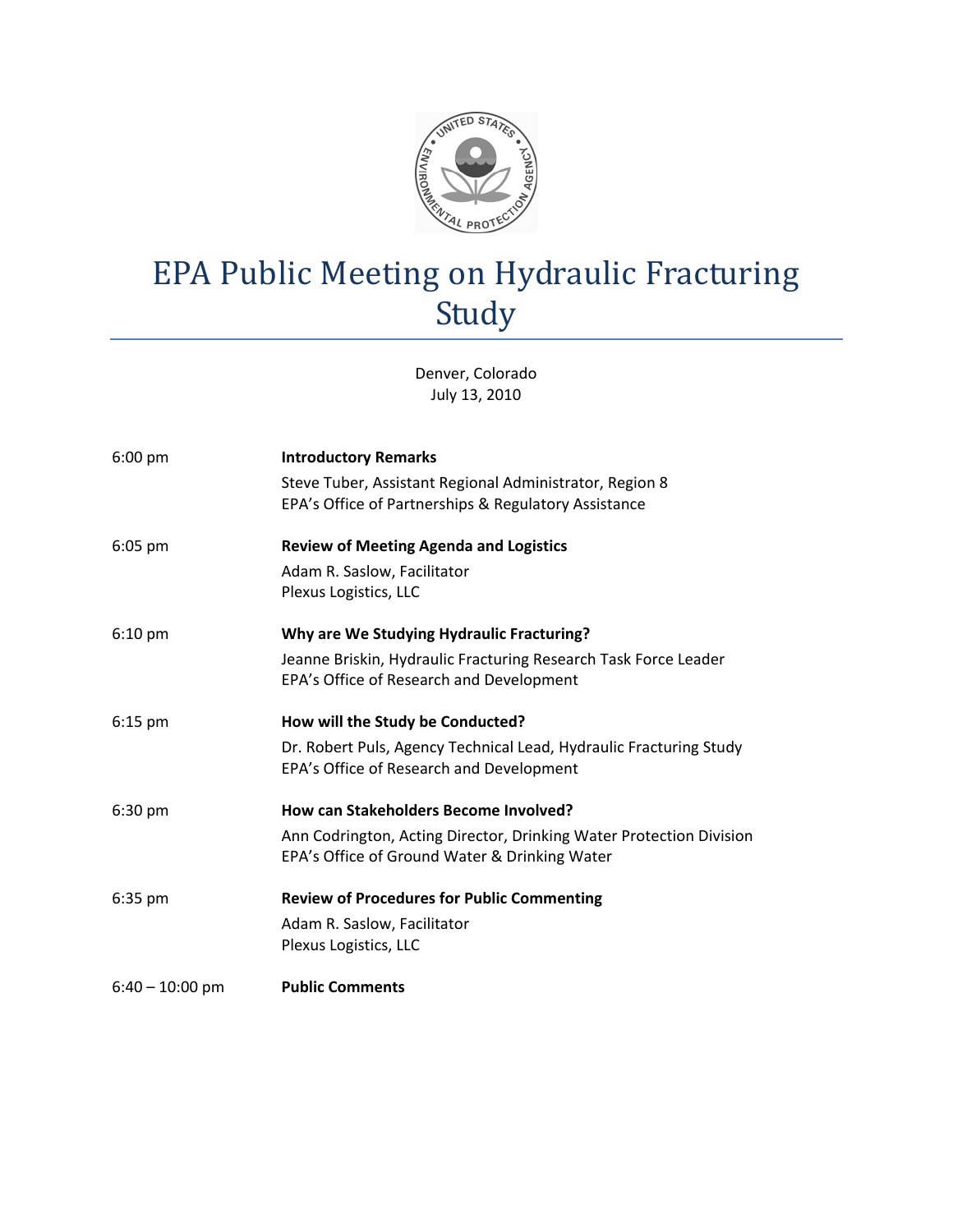

Canonsburg, Pennsylvania July 22, 2010

| $6:00 \text{ pm}$ | <b>Introductory Remarks</b>                                                                                          |
|-------------------|----------------------------------------------------------------------------------------------------------------------|
|                   | Shawn Garvin, EPA Regional Administrator                                                                             |
| $6:05$ pm         | <b>Review of Meeting Agenda and Logistics</b>                                                                        |
|                   | Adam R. Saslow, Facilitator<br>Plexus Logistics, LLC                                                                 |
| $6:10 \text{ pm}$ | Why are We Studying Hydraulic Fracturing?                                                                            |
|                   | Dr. Fred Hauchman, Director, Office of Science Policy<br>EPA's Office of Research and Development                    |
| $6:15$ pm         | How will the Study be Conducted?                                                                                     |
|                   | Dr. Robert Puls, Agency Technical Lead, Hydraulic Fracturing Study<br>EPA's Office of Research and Development       |
| $6:30$ pm         | How can Stakeholders Become Involved?                                                                                |
|                   | Ann Codrington, Acting Director, Drinking Water Protection Division<br>EPA's Office of Ground Water & Drinking Water |
| $6:35$ pm         | <b>Review of Procedures for Public Commenting</b>                                                                    |
|                   | Adam R. Saslow, Facilitator<br>Plexus Logistics, LLC                                                                 |
| $6:40 - 11:00$ pm | <b>Public Comments</b>                                                                                               |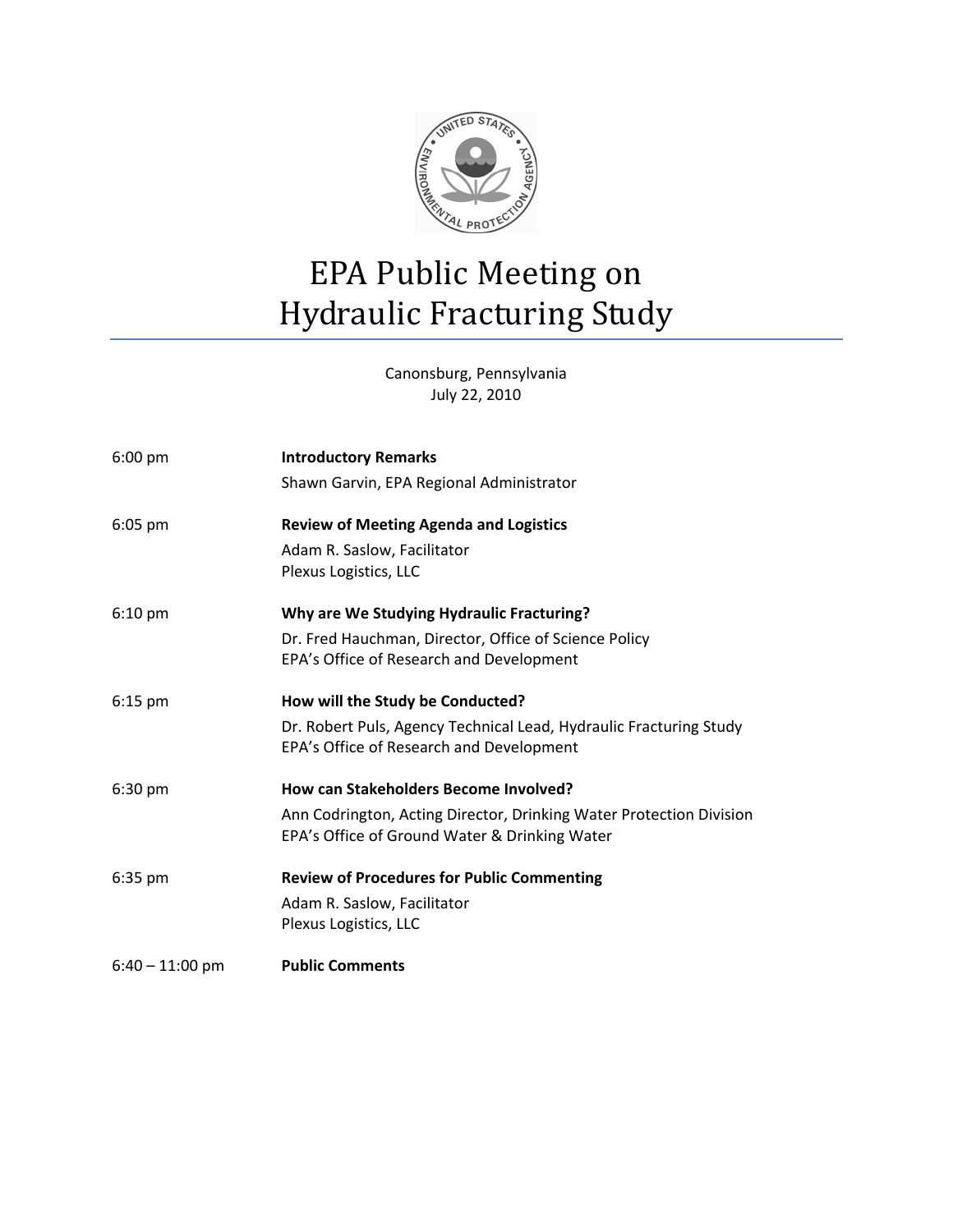

September 13, 2010 12:00 pm – 4:00 pm

| $12:00 \text{ pm}$   | <b>Introductory Remarks</b>                                         |
|----------------------|---------------------------------------------------------------------|
|                      | Judith Enck, EPA Regional Administrator, Region 2                   |
| 12:05 pm             | <b>Review of Meeting Agenda and Logistics</b>                       |
|                      | Adam R. Saslow, Facilitator                                         |
|                      | Plexus Logistics, LLC                                               |
| $12:10 \text{ pm}$   | Why are We Studying Hydraulic Fracturing?                           |
|                      | Jeanne Briskin, Hydraulic Fracturing Research Task Force Leader     |
|                      | EPA's Office of Research and Development                            |
| 12:15 pm             | How will the Study be Conducted?                                    |
|                      | Dr. Robert Puls, Agency Technical Lead, Hydraulic Fracturing Study  |
|                      | EPA's Office of Research and Development                            |
| 12:30 pm             | <b>How can Stakeholders Become Involved?</b>                        |
|                      | Ann Codrington, Acting Director, Drinking Water Protection Division |
|                      | EPA's Office of Ground Water & Drinking Water                       |
| 12:35 pm             | <b>Review of Procedures for Public Commenting</b>                   |
|                      | Adam R. Saslow, Facilitator                                         |
|                      | Plexus Logistics, LLC                                               |
| 12:40 pm $-$ 4:00 pm | <b>Public Comments</b>                                              |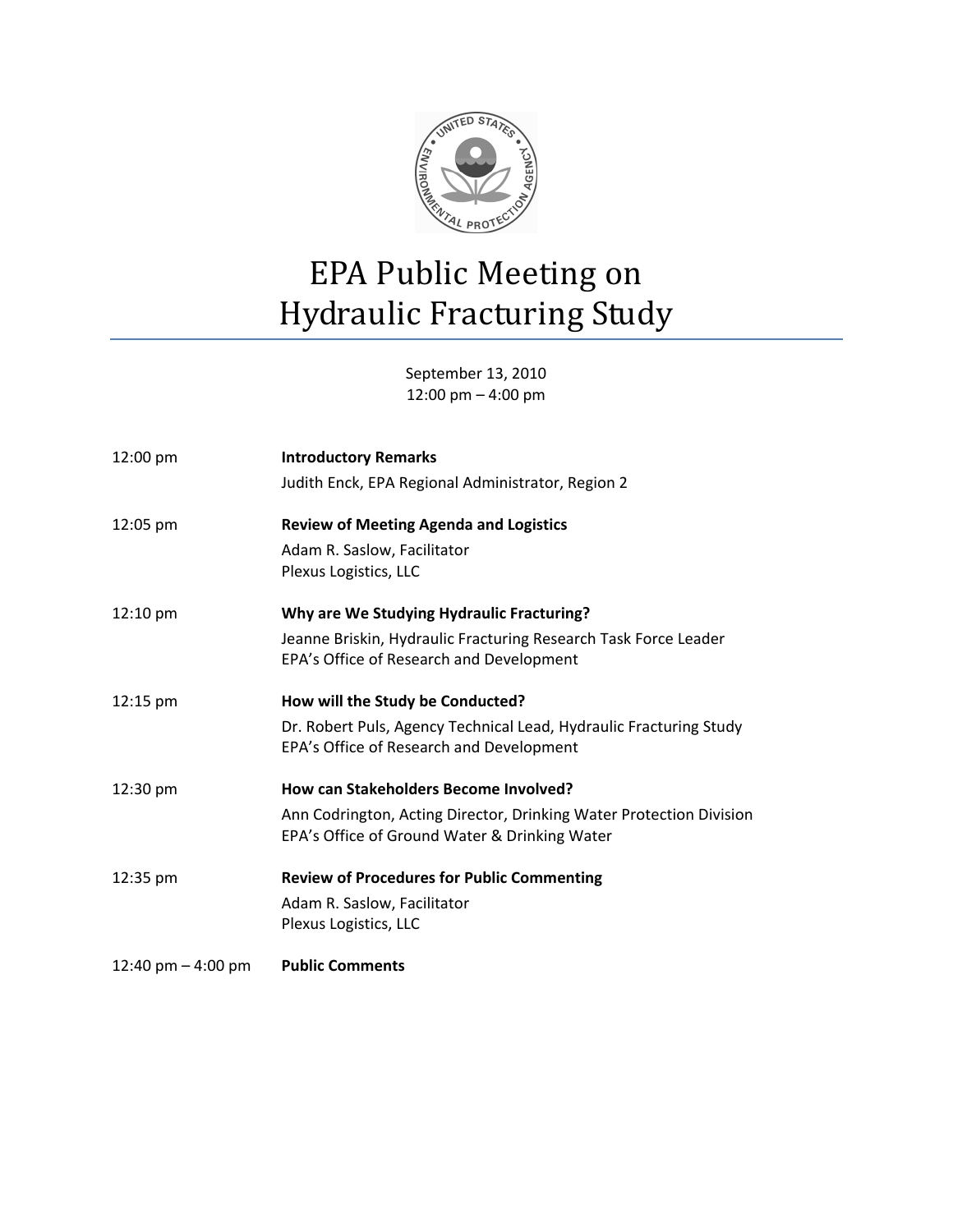

September 13, 2010 6:00 pm – 10:00 pm

| $6:00$ pm            | <b>Introductory Remarks</b>                                                                                          |
|----------------------|----------------------------------------------------------------------------------------------------------------------|
|                      | Judith Enck, EPA Regional Administrator, Region 2                                                                    |
| $6:05$ pm            | <b>Review of Meeting Agenda and Logistics</b>                                                                        |
|                      | Adam R. Saslow, Facilitator<br>Plexus Logistics, LLC                                                                 |
| $6:10 \text{ pm}$    | Why are We Studying Hydraulic Fracturing?                                                                            |
|                      | Jeanne Briskin, Hydraulic Fracturing Research Task Force Leader<br>EPA's Office of Research and Development          |
| $6:15$ pm            | How will the Study be Conducted?                                                                                     |
|                      | Dr. Robert Puls, Agency Technical Lead, Hydraulic Fracturing Study<br>EPA's Office of Research and Development       |
| 6:30 pm              | How can Stakeholders Become Involved?                                                                                |
|                      | Ann Codrington, Acting Director, Drinking Water Protection Division<br>EPA's Office of Ground Water & Drinking Water |
| $6:35$ pm            | <b>Review of Procedures for Public Commenting</b>                                                                    |
|                      | Adam R. Saslow, Facilitator<br>Plexus Logistics, LLC                                                                 |
| 6:40 pm $-$ 10:00 pm | <b>Public Comments</b>                                                                                               |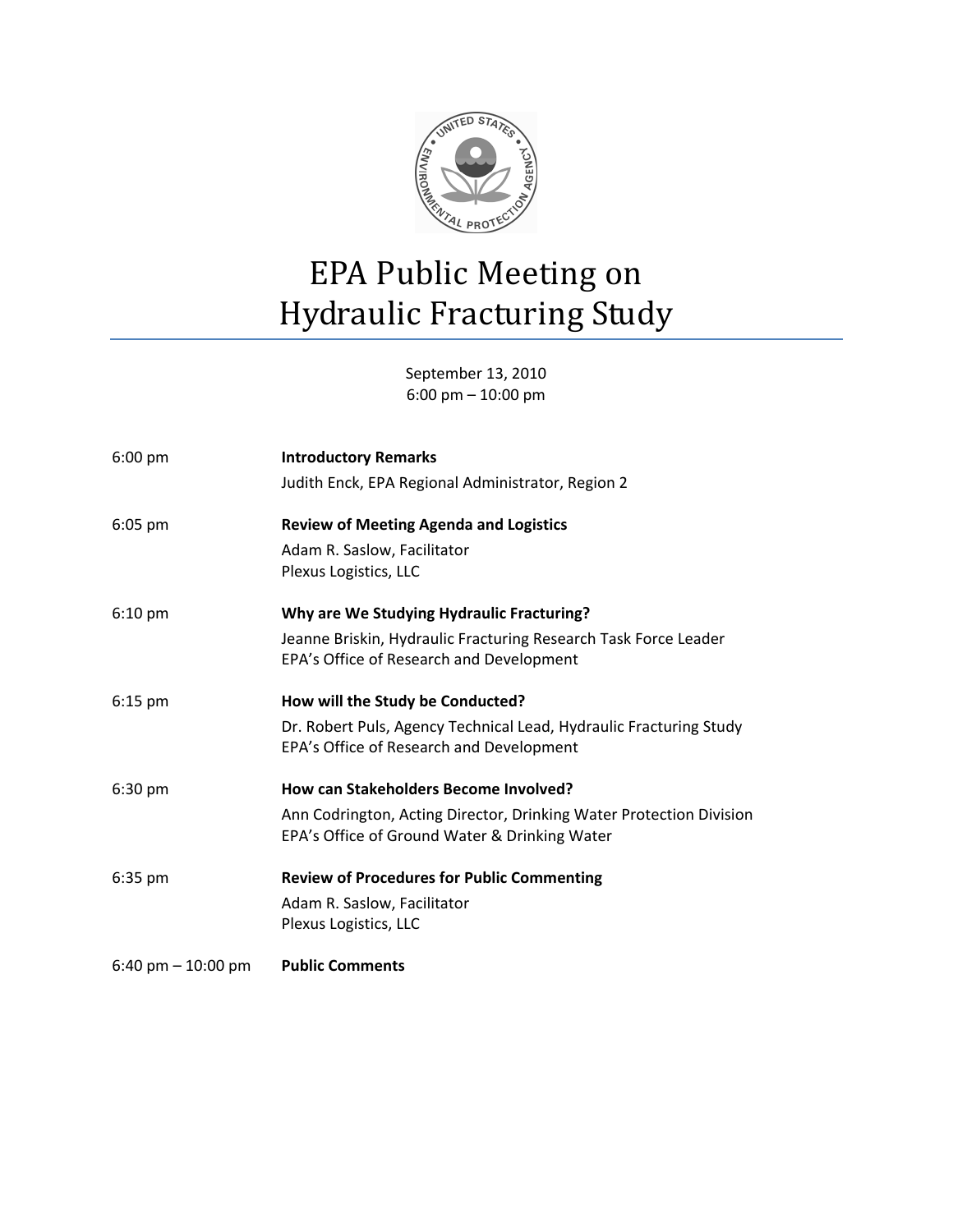

September 15, 2010 12:00 pm – 4:00 pm

| 12:00 pm             | <b>Introductory Remarks</b>                                                                                          |
|----------------------|----------------------------------------------------------------------------------------------------------------------|
|                      | Judith Enck, EPA Regional Administrator, Region 2                                                                    |
| 12:05 pm             | <b>Review of Meeting Agenda and Logistics</b>                                                                        |
|                      | Adam R. Saslow, Facilitator<br>Plexus Logistics, LLC                                                                 |
| 12:10 pm             | Why are We Studying Hydraulic Fracturing?                                                                            |
|                      | Dr. Fred Hauchman, Director, Office of Science Policy<br>EPA's Office of Research and Development                    |
| 12:15 pm             | How will the Study be Conducted?                                                                                     |
|                      | Dr. Robert Puls, Agency Technical Lead, Hydraulic Fracturing Study<br>EPA's Office of Research and Development       |
| 12:30 pm             | How can Stakeholders Become Involved?                                                                                |
|                      | Ann Codrington, Acting Director, Drinking Water Protection Division<br>EPA's Office of Ground Water & Drinking Water |
| 12:35 pm             | <b>Review of Procedures for Public Commenting</b>                                                                    |
|                      | Adam R. Saslow, Facilitator<br>Plexus Logistics, LLC                                                                 |
| 12:40 pm $-$ 4:00 pm | <b>Public Comments</b>                                                                                               |